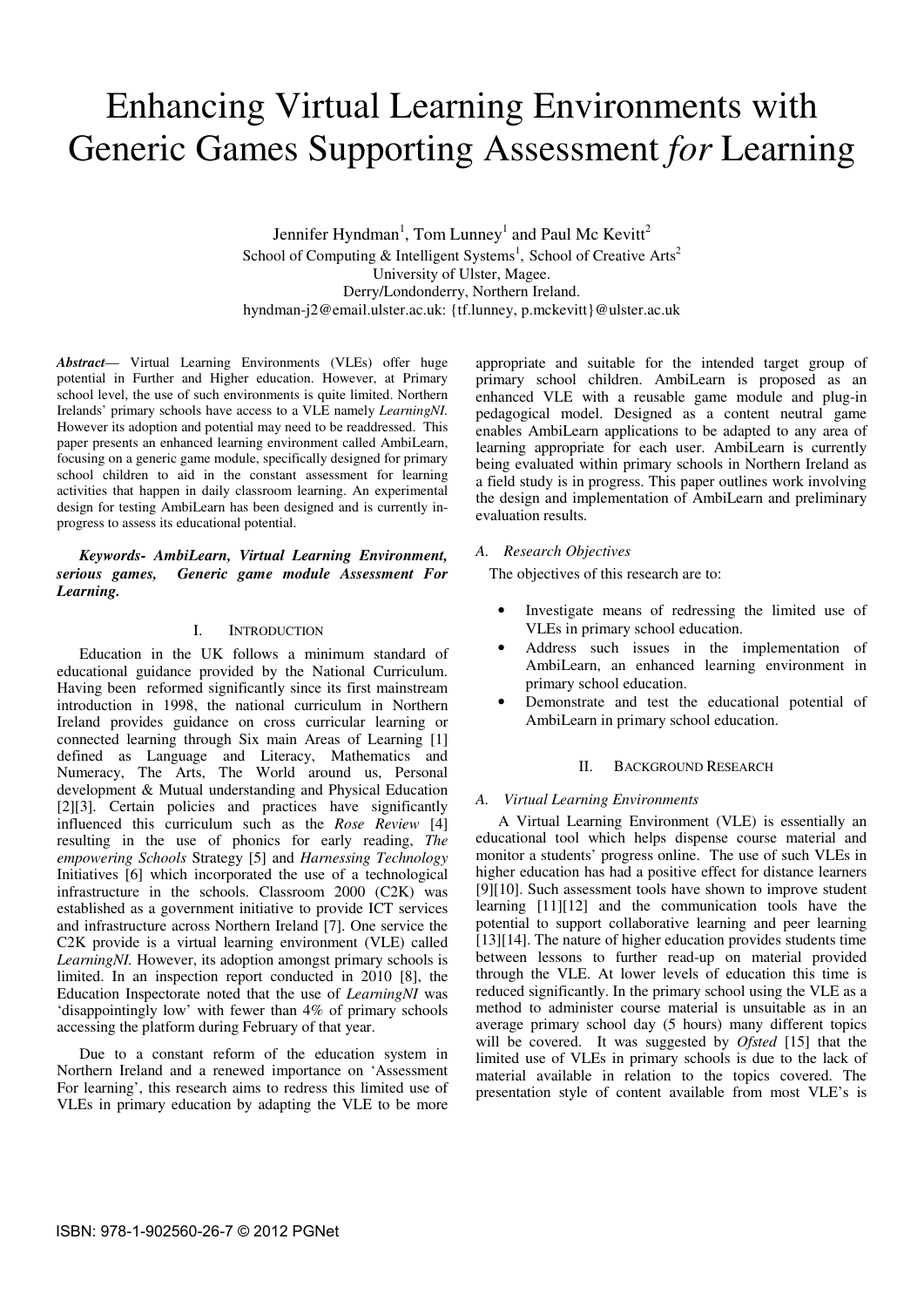static downloadable content with limited interactivity which does not suit an age where children already experience a range of multimodal interfaces in their everyday lives. With Interactive white boards (IWBs) infrastructure in place in nearly all primary school classrooms, pedagogical content has become interactive. Case studies [16][17][18] have shown that the use of IWBs for full class teaching has had a significant effect on pupil participation and motivation. The effects of such technology on actual attainment is unclear [19][20] but plays a major role in engaging and motivating children in their learning interactivity.

# *B. Serious Games*

Using computer games in education is not a new concept. However this area has gained much attention due to the increased variety of gaming platforms. In higher education institutes this is reflected by educational research in virtual worlds and simulation type learning [21]. In children's educational research the investigation of virtual worlds for literacy is growing [22]. However it is questioned whether the educational potential of such environments could possibly have a shadow cast upon them due to child protection and multiple ethical considerations of online worlds for children at a primary school level. Educational software classed as computer games has provided children with a fun, playful approach to learning. As [23] suggests, such games can facilitate learning through tasks populated by educational content, knowledge developed through the content and skills arising as a result of the game structure. However, many commercial off-the-shelf products provide educational content specific to one domain or subject such as Mathematics or Spelling. Overcoming this, some software provides opportunities for the educator themselves to determine content, e.g. *BlackCat Activity Builder* [24] is one such suite of tools which enables a teacher to input English sentences for a grammar exercise or facts for science worksheets. One limitation of such tools is the use of recording user interaction. As a standalone piece of software these games do not provide user logging.

#### *C. Assessment for Learning*

 Standardized tests in NI primary schools are currently undergoing changes as new contracts have been established to provide computer based assessments for each year of Key Stage 2 [25]. One finding which brought such changes was that of the lack of confidence in the reliability of a one-off assessment of measuring attainment [26][27]. In light of this emphasis has been placed on the idea of assessment *for*  learning which is described as the informal assessment that occurs in the classroom everyday through observation, oral work, written work and end of unit testing [28]. This assessment is based on summative judgments made by the classroom teacher which results in the teacher making necessary instructional adjustments to ensure understanding and learning of the presented material or concept [29].

# III. AMBILEARN

Investigating how to redress the limited use of virtual learning environments in primary school education has prompted the development of AmbiLearn, a multimodal learning environment for children. AmbiLearn can be viewed as an enhanced VLE with a reusable game module and plug in pedagogical model. The layered architecture of AmbiLearn is shown in Fig. 1. Enhancing the VLE, AmbiLearn includes a game module. This is defined as a reusable game framework as it is content neutral which facilitates the adoption of the game to multiple themes as defined by a plug-in pedagogical model created through AmbiLearn's content creation module. In addition, all game activities are logged and used to report to the teacher the whole class game scores.

A popular virtual learning environment namely *Moodle* (Modular Object Oriented Dynamic Learning Environment) was used in the implementation of AmbiLearn as it provides the necessary support and has the advantage of being open source. A comparison of *Moodle* and *LearningNI* shows that both environments exhibit the same main functionality of typical VLEs.



Figure 1. AmbiLearn Layered Architecture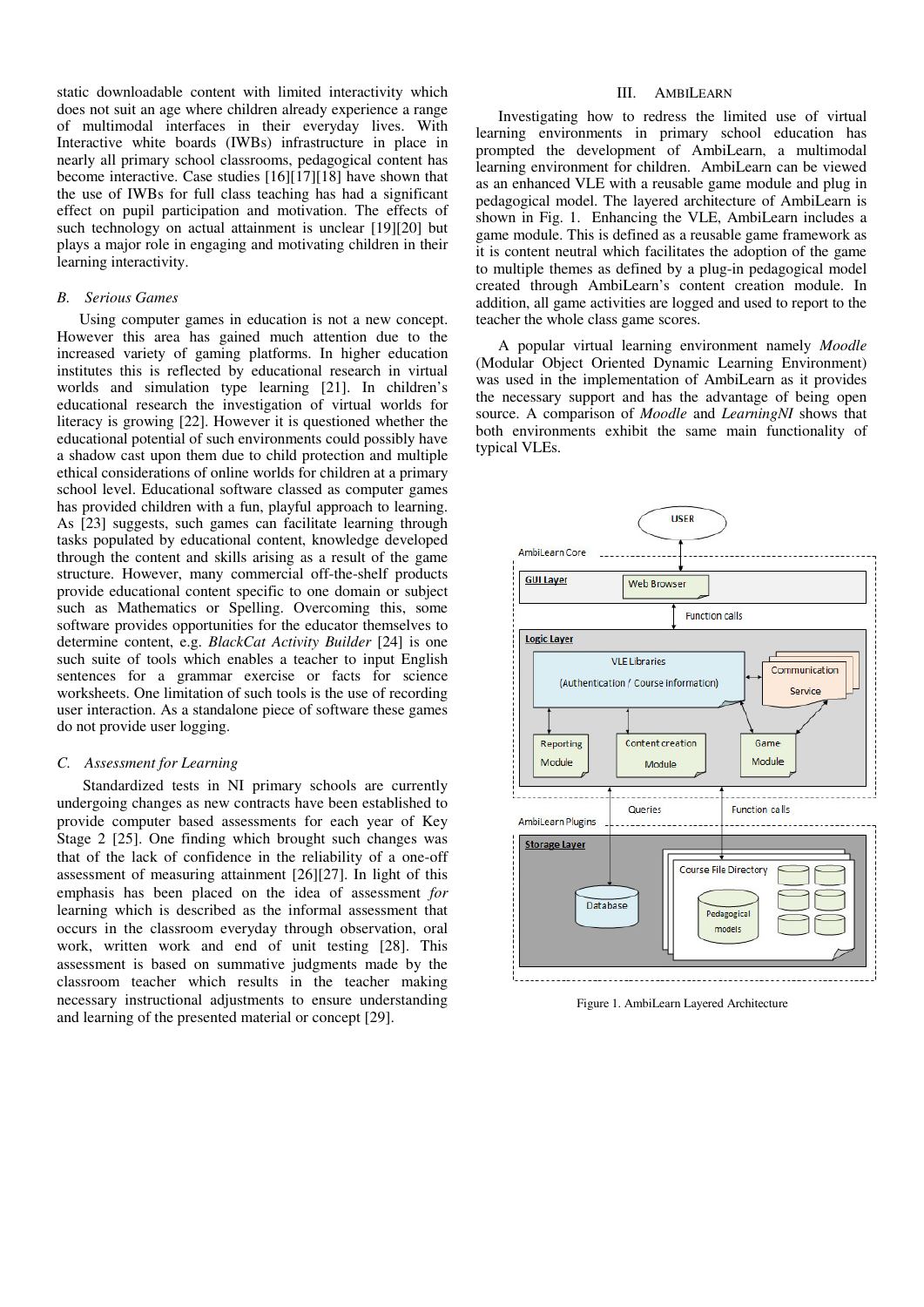# *A. Game Module*

The game module is designed with activities that are adapted from popular worksheets used within primary schools and are implemented into the environment as content neutral enabling a reusable component. The game itself consists of a map where the user accesses five different activities illustrated in Fig. 2. These activities include:

- AmbiGuess (A-G): A 'What am I' style game, where a player is given clues and must select the object associated with the clues.
- Wordsearch (W-S): A letter grid consisting of hidden relevant key words for the given theme, where the player must find and highlight the words provided by a word list.
- FactMatch (F-M): A matching game where two facts must be paired by the user, hence removing both facts from the game.
- AmbiJig (F-M): An image which is split into pieces and scrambled. The player must recreate the image like a jigsaw, where the pieces will attach together upon correct positioning.
- AmbiQuiz (A-Q): A multiple choice quiz with questions and answers.



Figure 2 AmbiLearn Main Map Scene

Scores and times from each activity are recorded and provided to the user as feedback. A little character 'Ambi' is stranded on `TreasureLearn Island' and the child/user must complete these activities to help him retrieve pieces of his boat. On completion of each activity a 'boat piece' is allocated therefore once all 'boat pieces' are collected the user can save 'Ambi'. The game module is implemented in Action Script (AS) 3 using Flash Professional Creative Suite 5. Fig. 3. Provides an overview of the game play 'logic'.

# *B. Content Creation Module*

Many games developed in educational setting employ static content. These are mainly commercial off-the-shelf games and once completed the novelty and attraction is usually gone. AmbiLearn overcomes this limitation as the game module is designed to be reusable and hence content neutral. The game content i.e. the pedagogical knowledge, is a plug-in module. This module is implemented as an XML file which enables the data structure and nodes to be designed corresponding to game activities. As teachers are the creators of such pedagogical models, an intuitive interface was designed to enable creation of XML models through web forms. The educator thus follows a series of forms to add the associated activity data and upon completion he/she may test the game before saving the XML model to his/her associated course directory.



Figure 3 AmbiLearn 'game play' logic

In the AmbiLearn environment a *Moodle* Plug-In [30] was incorporated to enable linkage between a SWF file and associated XML file. Therefore, the generic game module needs only to read in the associated flash variables of its instance, to identify which pedagogical model to process in order to gain the activities content.

#### *C. Reporting Module*

As the game module provides five activities, a report is generated for each in addition to a full game report. Hence, each game instance will produce six class reports as documented in Table I.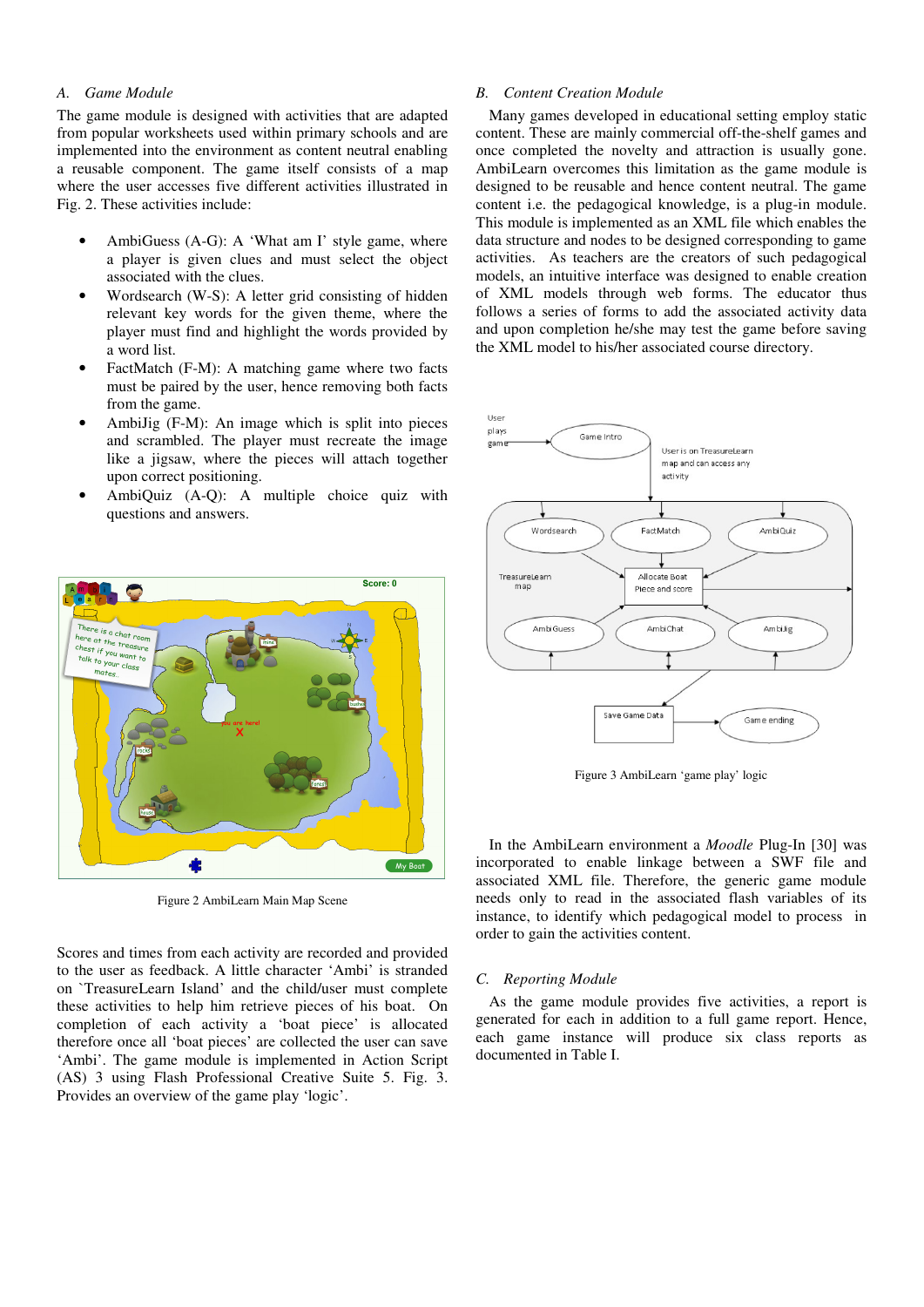TABLE I. REPORTING MODULE OUTPUT

| <b>Report</b>              | <b>Data Reporting</b>                                                    | <b>Report</b><br><b>Format</b>                 |
|----------------------------|--------------------------------------------------------------------------|------------------------------------------------|
| Overall<br>game score      | Full score for each user broken down by<br>activity                      | Stacked<br>Chart                               |
| <b>AmbiGuess</b><br>Report | Individual activity score as a % for each<br>user                        | Bar chart<br>(ASL)                             |
|                            | Number of incorrect guessed objects for<br>each user who scored <100%    | Bar chart                                      |
|                            | Incorrect objects guessed by user                                        | Table                                          |
| Wordsearch<br>Report       | Individual activity game time for each user                              | Bar chart<br>(ASL)                             |
| FactMatch<br>Report        | Individual activity score as a % for each<br>user                        | Bar chart<br>(ASL)                             |
|                            | Number of incorrect guessed matches<br>for each user who scored $<100\%$ | Bar chart                                      |
|                            | Incorrect matches guessed by user                                        | Table                                          |
| AmbiJig                    | Individual activity game time for each user                              | Bar chart<br>(ASL)                             |
| AmbiQuiz<br>Report         | Individual activity score as a % for each<br>user                        | Bar chart<br>(ASL)                             |
|                            | Number of incorrect answers for each<br>user who scored $<100\%$         | Bar chart                                      |
|                            | Incorrect answers given by user                                          | Table<br>* (ASL) denotes an average score line |

# IV. EVALUATION RESULTS

A field study for testing AmbiLearn is designed to include children from Primary Schools at Key stage 2 levels and their class teacher. All user subjects are added to AmbiLearn by the researcher with unique codes so that no identifiable names are recorded. Before any experiment is conducted all subjects are provided with information on the study which explained what they would be required to do. The child participants are provided with an information sheet which also contained consent forms which required additional parental signature as well as the child's. All children who took part in the study had obtained consent from their parents/guardians. The study is designed in three stages: First the researcher spent time with the class teacher to create the pedagogical model. The teacher was provided with information outlining the game and was asked to adapt an appropriate unit of learning to fit the game framework. This stage resulted in an application of AmbiLearn, called TreasureLearn, available to the class who participated in the second part of the study. The child participants, as a whole class (in their school computer suite) logged on to AmbiLearn and played TreasureLearn. The third part of the study was completed with the class teacher in reporting back class scores from the TreasureLearn application. One full class is deemed as a trial and at present one trial has been completed.

#### *A. Preliminary Results*

At each stage of the study an evaluation booklet was provided to both the class teacher and child participants. Trial one has provided preliminary results from a population of 23 child participants and 1 class teacher. Hence, only the child's responses are analysed at this stage. From this sample population 20 responses were deemed valid resulting in 8 male respondents (7 aged 11; 1 aged 12) and 12 female (aged 11).

The data provides the evaluation of the game module in the TreasureLearn activity, i.e. the actual game play. Overall 100% of the sample enjoyed playing the TreasureLearn game. Fig. 4. shows responses obtained (through a five point Likert scale ranging from  $(1)$  not at all',  $(2)$  not really',  $(3)$  not sure', '(4) yes' and '(5) yes, definitely') when asked:

- (ALschool) Would you like to play AmbiLearn in school again?
- (ALhome) Would you like to play AmbiLearn at home?
- (Learn) Do you think this game helped you remember what you learnt in school?
- (AllLearn) Would you like this game as a revision guide for all the topics you learn in school?

These results indicate that the child respondents perceive that AmbiLearn can be a tool to support their learning and revision and would like to use such a tool in school and/or at home. To explore the activities within the game, each child was asked questions to measure four factors for each activity. The responses were obtained through a five point Likert scale ranging from '(1) not at all', '(2) not really', '(3) not sure', '(4) yes, a bit' and '(5) yes, definitely'. Table 2 shows the means from each of the following questions:

- (FUN) Did you think this activity was fun?
- (ENJOY) Did you enjoy this activity?
- (GOOD) Did you think you were good at this activity?
- (AGAIN) Would you like to do this activity again (with different content)?



Figure 4 User perceptions of AmbiLearn (ALschool:ALhome:Learn:AllLearn)

The means in Table 2 show that the majority of responses remained on the positive side of the scale. AmbiJig (A-J) stood out at the most popular activity with 50% rating this activity as their favourite. The Wordsearch (W-S) activity showed surprising results as 35% suggest this activity was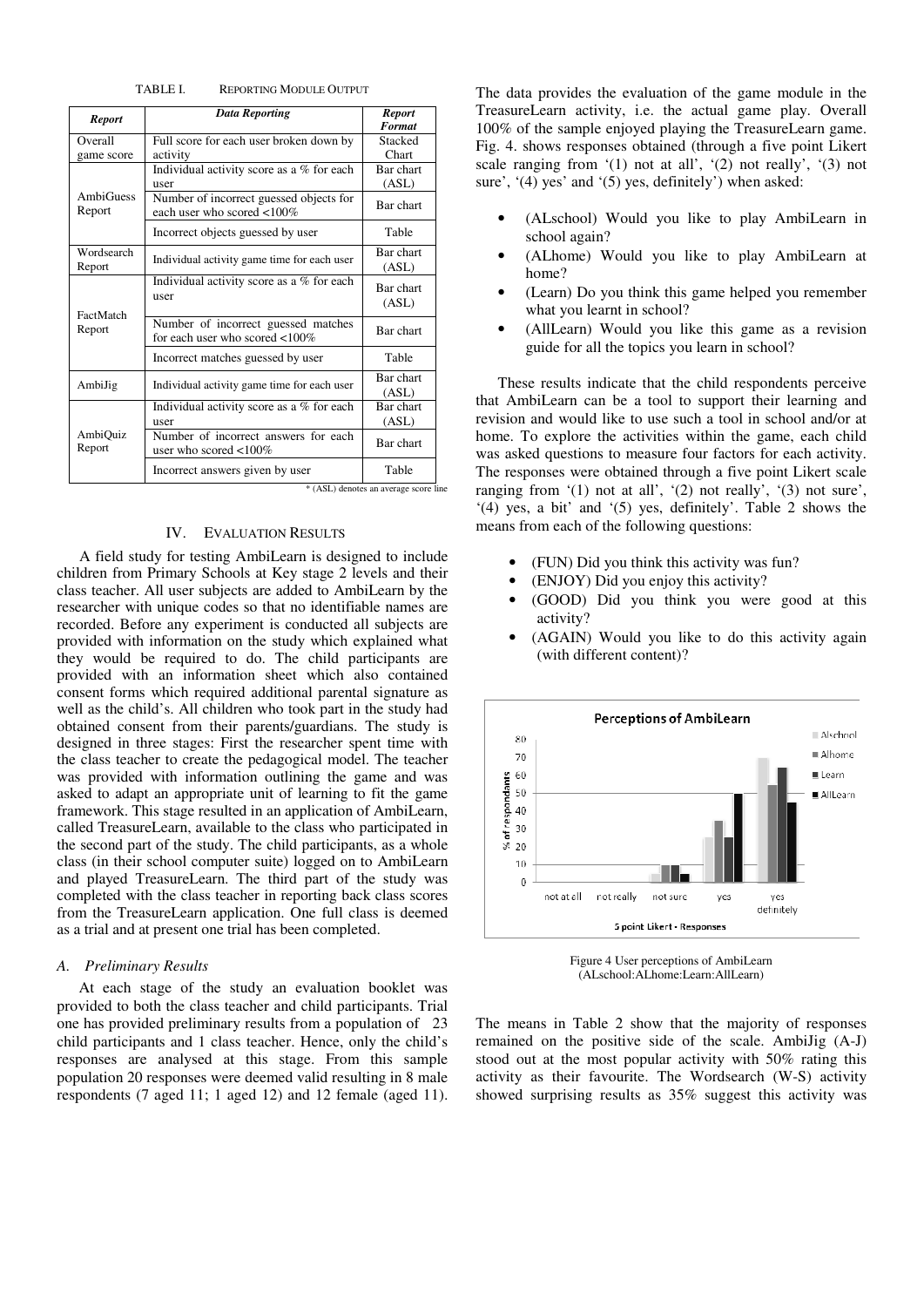their favourite whilst 60% rated this as their least favourite. It was observed during the study that this activity resulted in a highly active atmosphere in the school computer suite with quite a lot of collaboration amongst the participants.

| TABLE II. | <b>MEAN REPONSE FOR EACH ACTIVITY</b> |
|-----------|---------------------------------------|
|           |                                       |

|              | A-G  | W-S  | $F-M$ | A-J  | $A-O$ |
|--------------|------|------|-------|------|-------|
| <b>FUN</b>   | 4.25 | 3.55 | 3.40  | 4.90 | 4.40  |
| <b>ENJOY</b> | 4.05 | 3.50 | 3.65  | 4.55 | 4.20  |
| <b>GOOD</b>  | 4.00 | 3.25 | 4.00  | 4.75 | 4.10  |
| <b>AGAIN</b> | 4.25 | 3.85 | 3.75  | 4.60 | 4.30  |

Table 2 shows the mean response between 'not sure' and 'yes, a bit' for all factors of the wordsearch activity even when 90% of the respondents rated the activity as hard. The 10% who suggested the activity was not hard, also perceived themselves to be really good at the activity, which reflected in their game times which were faster than the whole class average. Throughout the TreasureLearn game the subjects score was available and highlighted after each activity. This was not drawn to their attention by the researcher. In an attempt to analyse whether a score in a game was a factor which influenced their perceptions of fun or enjoyment, they were asked what their score was. Results indicate that 25% of respondents remembered their score. When asked whether they would like to know the rest of their classes score the data shows 15% suggested 'not really', 10% 'not sure' whilst the remaining suggesting 'yes' (50%) and 'yes definitely' (25%). One observation at this stage was that those 15% who suggest they wouldn't really want to know the rest of the scores were all female. To identify if 'Ambi' the character influenced their game perceptions the participants were also asked if they felt happy and proud that they saved Ambi, to which 55% said 'yes, definitely'; 30% 'yes'; 5% 'not sure'; and 10% 'not at all'.

### V. CONCLUSION AND FUTURE WORK

This paper presented background research into the use of virtual learning environments and serious games in education. With a focus on `assessments for learning', the design and implementation of AmbiLearn is presented including a generic game module complete with content creation and reporting module. A field study has been designed and is currently in progress to evaluate all three modules of the AmbiLearn architecture. This paper provides preliminary results obtained from one trial documenting children's perspectives of the AmbiLearn game module presented (TreasureLearn application). Further analysis is needed to identify any correlations between the influencing factors and those of age and gender. When more data becomes available the analysis will continue with a view to formally evaluate the educational potential of AmbiLearn.

### **REFERENCES**

- [1] CCEA (2007) Northern Ireland Curriculum: Primary [Online] Available at: http://www.nicurriculum.org.uk/docs [Last Accessed:12/03/2012 ]
- [2] BBCNI. (2007) NI Curriculum Overview [Online] Available at: www.bbc.co.uk/ni/schools/teachers [Last Accessed: 10/02/2012]
- [3] RSC (2010) The Education System in Northern Ireland [Online] Available at: http://www.rsc.org/ScienceAndTechnology/Policy/Educ ationPolicy/EdIssues/NIeducation/ [Last Accessed: 10/02/12]
- [4] Rose, J (2006) Independent Review of the Teaching of Early Reading. *Department for Education and Skills (Dfes.).* London, UK
- [5] ETMSG (2004) EmPowering Schools Strategy. Education Technology Strategy Management Group for the Department of Education. Northern Ireland
- [6] DFES (2005) Harnessing Technology: Transforming Learning and Children's services. *Department for Education and Skills (Dfes)*, London, UK. DFES-1296-2005
- [7] C2K (2012) The Learning Network [Online] Available at: http://www.c2kni.org.uk [Last Accessed: 06/02/12 ]
- [8] Educational Inspectorate (2010) A follow up evaluation of the implementation of the revised curriculum in primary, special and postprimary schools. [Online] Available at: http://www.etini.gov.uk/ [Last Accessed: 20/03/2012]
- [9] JISC (2009) Tangabile benefits of e-learning. [Online] Available at: http://www.jiscinfornet.ac.uk/CaseStudies[Last Accessed: 12/02/12]
- [10] Hyndman, J., Lunney, T. and Mc Kevitt, P. (2011) AmbiLearn: Multimodal Assisted Learning, *International Journal of Ambient Computing and Intelligence.*  $3 \overline{1}$ ,  $53 - 60$ .
- [11] Peat, M. and Franklin, S (2002) Supporting student learning: the use of computer based formative assessment modules. *British Journal of Educational Technology.* 33 (5): 515-523.
- [12] Peat, M., Franklin, S., Devlin, M. and Charles, M. (2011) Revisiting associations between student performance outcomes and formative assessment oppertunities: is there any impact on student learning? *Beyond the comfort zone: progam and abstracts for the 21st ASCIITE Conference,* Perth, December. 760-769
- [13] Kear, K, Woodthorpe, J., Robertson, S. and Hutchinson, M.(2010) From forums to wikis: Perspectives on tools for collaboration. *The Internet and Higher Edcation,* Elsevier, 13. 218-225.
- [14] Thorsen, E. (2011) Student Wiki Pages: e-learning strategy for collaborative student notes. Bournemouth University.
- [15] Ofsted (2009) Virtual learning environments: an evaluation of their development in a sample educational settings. [Online] Available at: ttp://www.ofsted.gov.uk/resources/virtual-learning-environmentsevaluation-of-their-development-sample-of-educational-settings [Last Accessed: 27/02/12]
- [16] Gillen, J., Staarman, J.K., Littleton, K., Mercer, N. and Twiner, A. (2007) A 'Learning revolution'? Investigating pedagogic practice around interactive whiteboards in British primary classrooms. *Learning, Media and Technology.* Taylor and Francis. 32 (3) 243 – 256.
- [17] Wood, R. and Ashfield, J. (2008) The use of the interactive whiteboard for creative teaching and learning in literacy and mathematics: A case study. *British Journal of Educational Technology*. Wiley. 39 (1) 84-96.
- [18] Preston, C. and Mowbray, L. (2008) Use of SMART Boards for teaching, learning and assessment in kindergarten science. *Teaching Science.* 54 (2) 50-53.
- [19] Smith, H.J., Higgins, S., Wall, K. and Miller, J. (2005) Interactive whiteboards: boon or bandwagon? A critical review of the literature. *Journal of Computer Assisted Learning.* Wiley. 21 (2) 91-101.
- [20] Higgins, S.E. (2010) The impact of interactive whiteboards on classroom interaction and learning in primary schools in the UK*.*